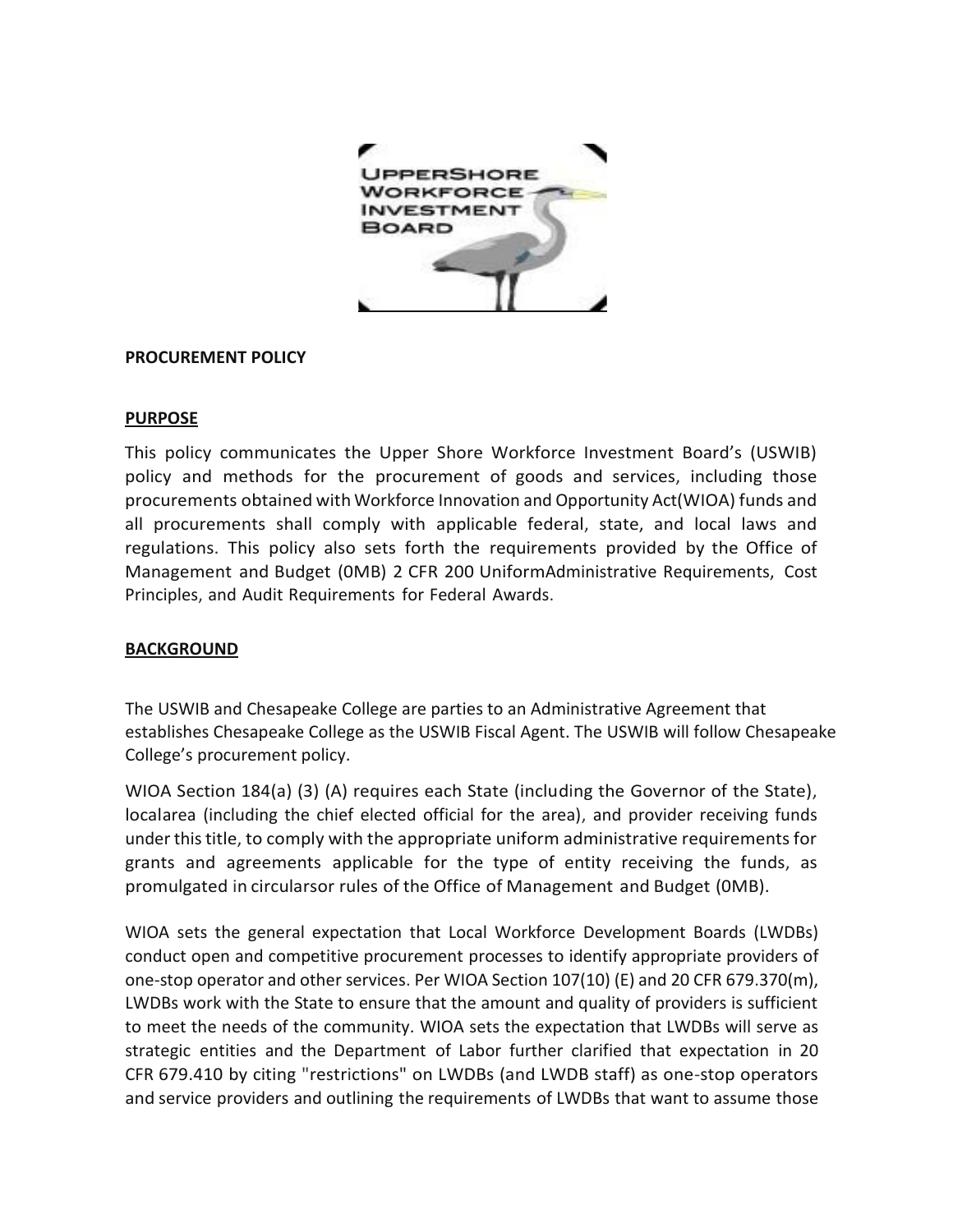roles.

- **A.** As a matter of policy, all USWIB procurement of goods and services will be through a competitive bidding or quotes process, including any contract modifications that increase the scope or amount of the contract. Additionally, although sole source procurement is an allowed method of procurement it should only be used as an exception.
- **B.** Purchases over \$25,000 must be approved by the USWIB.

# **C. Cost-Reimbursement Only** [(WIOA Sec. 184(a)(3)(B)]

Procurement transactions under this title between the USWIB as a grantor and any units of State or local governments as a grantee should be for cost reimbursement only.

## **D. General Procurement Standards**

The USWIB will use documented procurement procedures that at a minimum conform to applicable Federal law and standards identified in 2 CFR Parts 200.318 through 200.326. However, if applicable State and local procurement laws and regulations impose requirements in excess of the applicable Federal standards, State and local requirements will be followed.

The USWIB will maintain oversight to ensure that contractors perform in accordance with the terms, conditions, and specifications of their contracts or purchase orders.

USWIB's Code of Conduct and Conflict of Interest Policy provides standards of conduct covering conflicts of interest and governing the actions of its employees engaged in the selection, award and administration of contracts. No employee, officer, or agent may participate in the selection, award, or administration of a contract supported by a Federal award if he or she has a real, perceived or potential conflict of interest. Conflicts of interest must be disclosed in writing to the President of the USWIB when known in advance or announced to the voting body. The party must excuse themselves from any further discussion and/or vote on the matter in question. Violations of such standards are subject to disciplinary actions provided in USWIB's Code of Conduct and Conflict of Interest Policy.

The USWIB's procurement procedures will avoid acquisition of unnecessary or duplicative items and promote cost-effective use of shared services by entering into state and local intergovernmental agreements for procurement or use of common or shared goods and services where appropriate

USWIB will award contracts only to responsible contractors possessing the ability to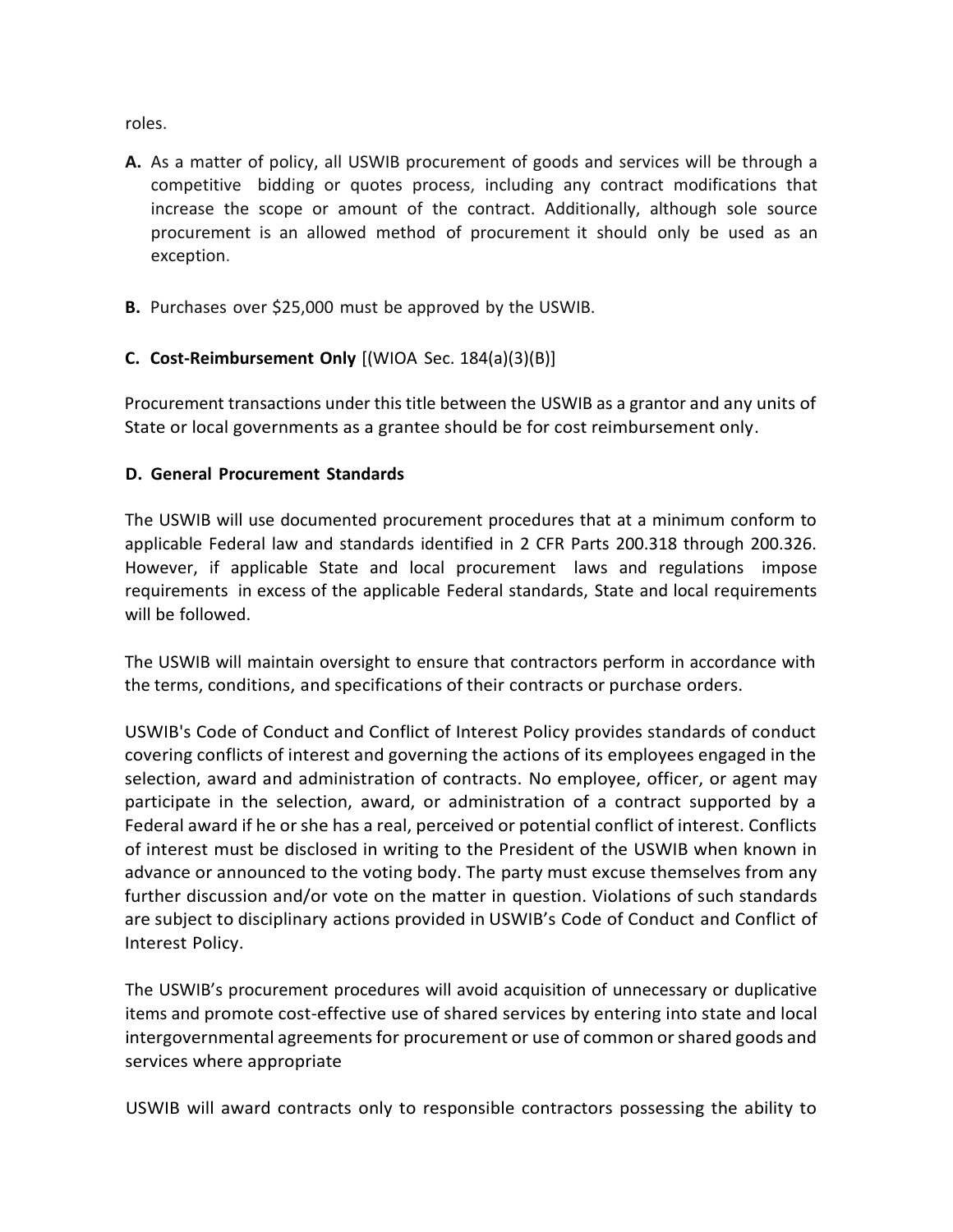perform successfully under the terms and conditions of a proposed procurement. Consideration will be given to such matters as:

- Contractor integrity
- Compliance with public policy
- Record of past performance
- Financial and technical resources

The USWIB will maintain records sufficient to detail the history of procurement. These records willinclude, but are not limited to:

- Rationale for the method of procurement
- Selection of contract type
- Review of independent panel, if required
- Basis for contractor selection or rejection
- Basis for the contract price

**Time and materials contracts:** The USWIB may use time and material type contracts [For major construction only; 2 CFR 200.318U)] only after a determination that no other contract is suitable and if the contract includes a ceiling price that the contractor exceeds at its own risk.

USWIB will be responsible for the settlement of all contractual and administrative issues arising out of procurement. These issues include, but are not limited to:

- Source evaluation
- Protests
- Disputes
- Claims

## **E. Competition**

All procurement transactions must be conducted in a manner providing full and open competition consistent at a minimum with the standards provided in Section 200.319 of 2 CFR 200. In order to ensure objective contractor performance and eliminate unfair competitive advantage, contractors that develop or draft specifications, requirements, statements of work or invitations for bids or requests for proposals must be excluded from competing for such procurements.

Except as may be required by State or local regulation, USWIB procurement transactions will contain no requirements that unduly restrict competition as specified in 200.319(a) and (b).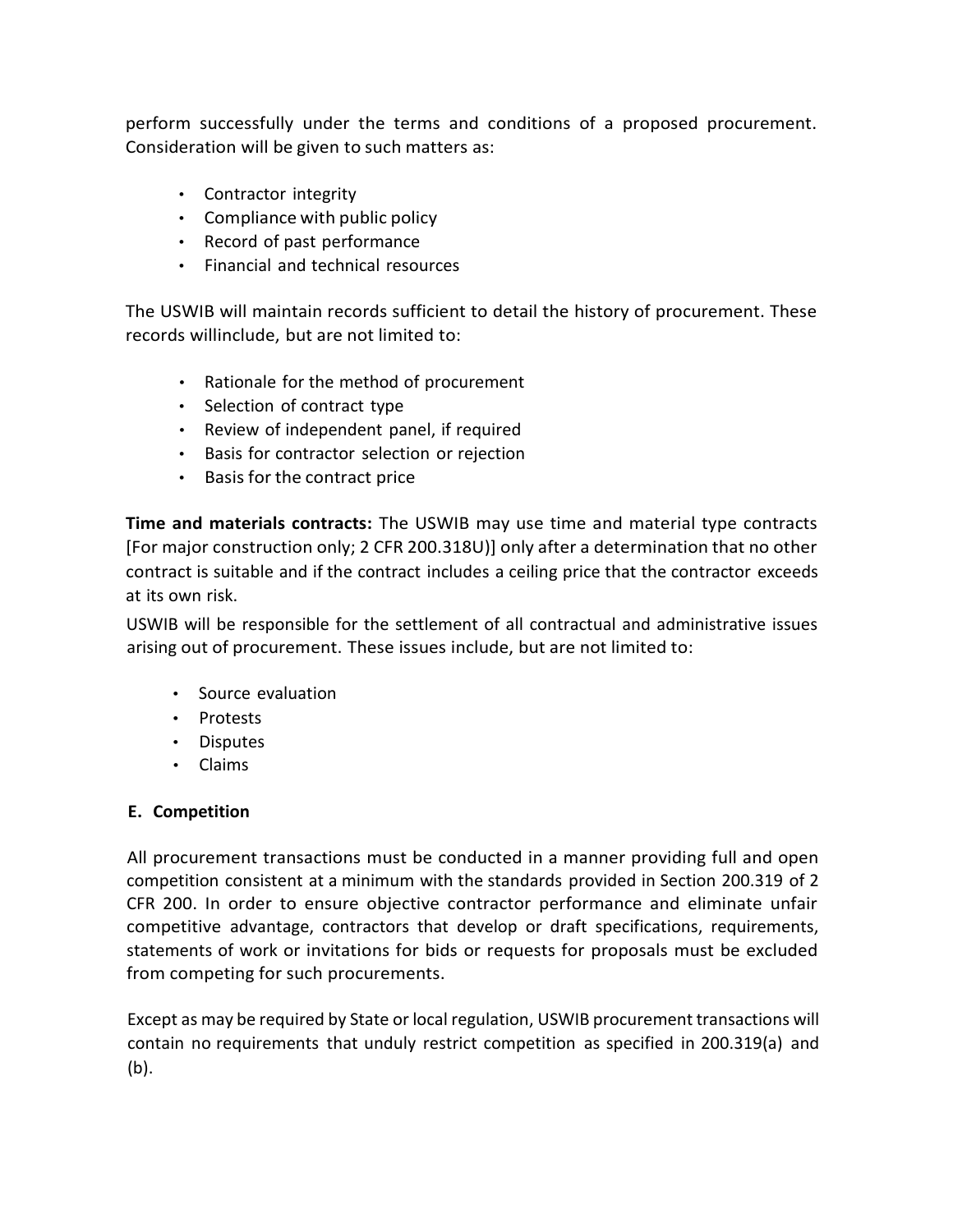The USWIB procurement procedures will ensure that all solicitations:

- Incorporate a clear and accurate description of the technical requirements for the material, product, or service to be procured
- Such description must not contain features which unduly restrict competition
- Identify all requirements which the offerers must fulfill and all other factors to beused in evaluating bids or proposals

The USWIB will ensure that all prequalified lists of persons, firms, or products which are used in acquiring goods and services are current and include enough qualified sources to ensure maximum open and free completion. The USWIB will not preclude potential bidders from qualifying during the solicitation period.

# **F. Methods of Procurement**

As a matter of policy, and to the extent consistent with applicable State or Chesapeake College procurement policies,the USWIB will use any of the following procurement methods:

- 1. **Purchases of \$1 up to \$5,000:** These are Micro Purchase procurements. The acquisition of supplies or services, the aggregate dollar amount of which does not exceed \$5,000 may be made without soliciting competitive quotations if the USWIB considers the price to be fair and reasonable. To the extent practicable, the USWIB will distribute such purchases equitably among qualified suppliers.
- 2. **Purchases of \$5,001 - \$25,000:** These are "Small Purchase" procurements to secure services, supplies, or other property that do not cost more than \$25,000. Such purchases can be made by soliciting three written quotations from qualified sources unless the funding source dictates otherwise.
- 3. **Purchases of \$25,001 -** Purchases over \$25,001 must be made through a formal competitive solicitation process where price or rate quotations are obtained. For these purchases, the USWIB will use a formal Request for Qualifications and Quotations (RFQQ) method or other formal competitive procurement method as

deemed appropriate unless the funding source dictates otherwise. The technique ofRFQQs is normally conducted with more than one source submitting an offer, and either a fixed price or cost-reimbursement type contract is awarded. If this method isused, the following requirements apply:

(a) Requests for Qualifications and Quotations (RFQQ) must be publicized on through social media, newspaper, and any other electronic or print media available to the USWIB. Any response to publicized RFQQs must be considered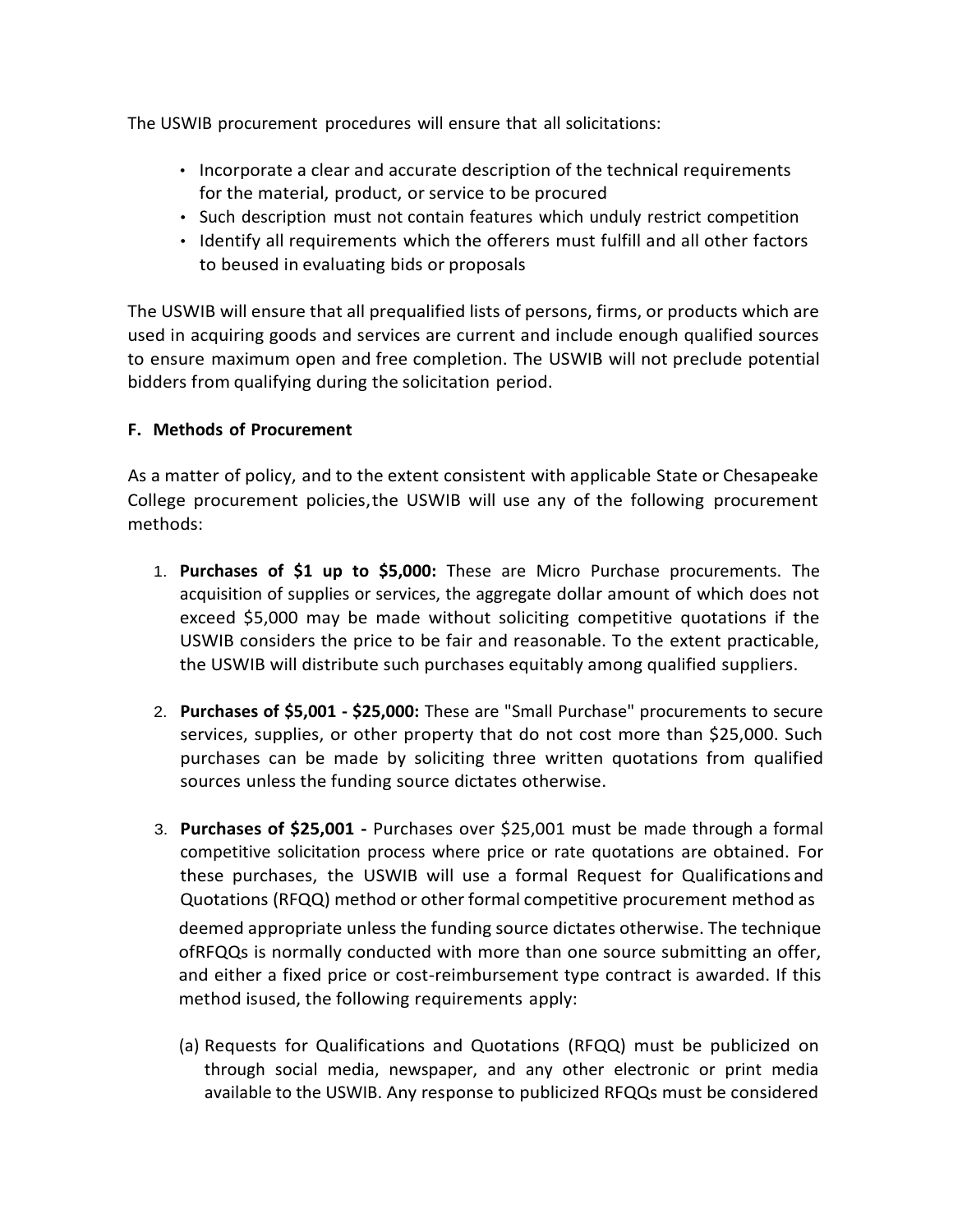to the maximum extent practical.

- (b) Proposals must be solicited from an adequate number of qualified sources. A timeline must be developed for each RFQQ posting.
- (c) The USWIB will follow its written method for conducting evaluations of the proposals received and for selecting recipient.
- (d) The USWIB must form an internal review panel to review and score each proposal in accordance with the criteria outlined in the RFQQ.
- (e) Contracts will be awarded to the responsible firm or individual whose proposal ismost advantageous to the program, with price and other factors considered.
- (f) Firms or individuals submitting written proposals will be notified in writing of the approval or denial of their proposal.
- (g) The USWIB may use RFQQ procedures for qualifications-based procurement of architectural/engineering (A/E) professional services whereby competitors' qualifications are evaluated, and the most qualified competitor is selected, subject to negotiation of fair and reasonable compensation. The method, where price is not used as a selection factor, can only be used in procurement of A/E professional services. It cannot be used to purchase other types of services though A/E firms are a potential source to perform the proposed effort.
- 4. **Purchases of \$25,001 and above by Sealed Bid:** When sealed bids are required, such bids are publicly solicited and a firm fixed price contract (lump sum or unit price) is awarded to the responsible bidder whose bid, conforming to all the material terms and conditions of the invitation for bids, is the lowest in price. The sealed bid methodis the preferred method for procuring construction, if the conditions in paragraph (c) (1) of 2 CFR 200.320 apply.

Note: The sealed bids method of procurement is usually conducted for construction-type projects. By the nature of its business, The USWIB does not procure for construction projects and will not use this method of procurement.

- 5. **Noncompetitive Proposals (Sole Source):** Procurement by noncompetitive proposals is procurement through solicitation of a proposal from only one source and may be used only when one or more of the following circumstances apply:
	- (a) The item is available only from a single source.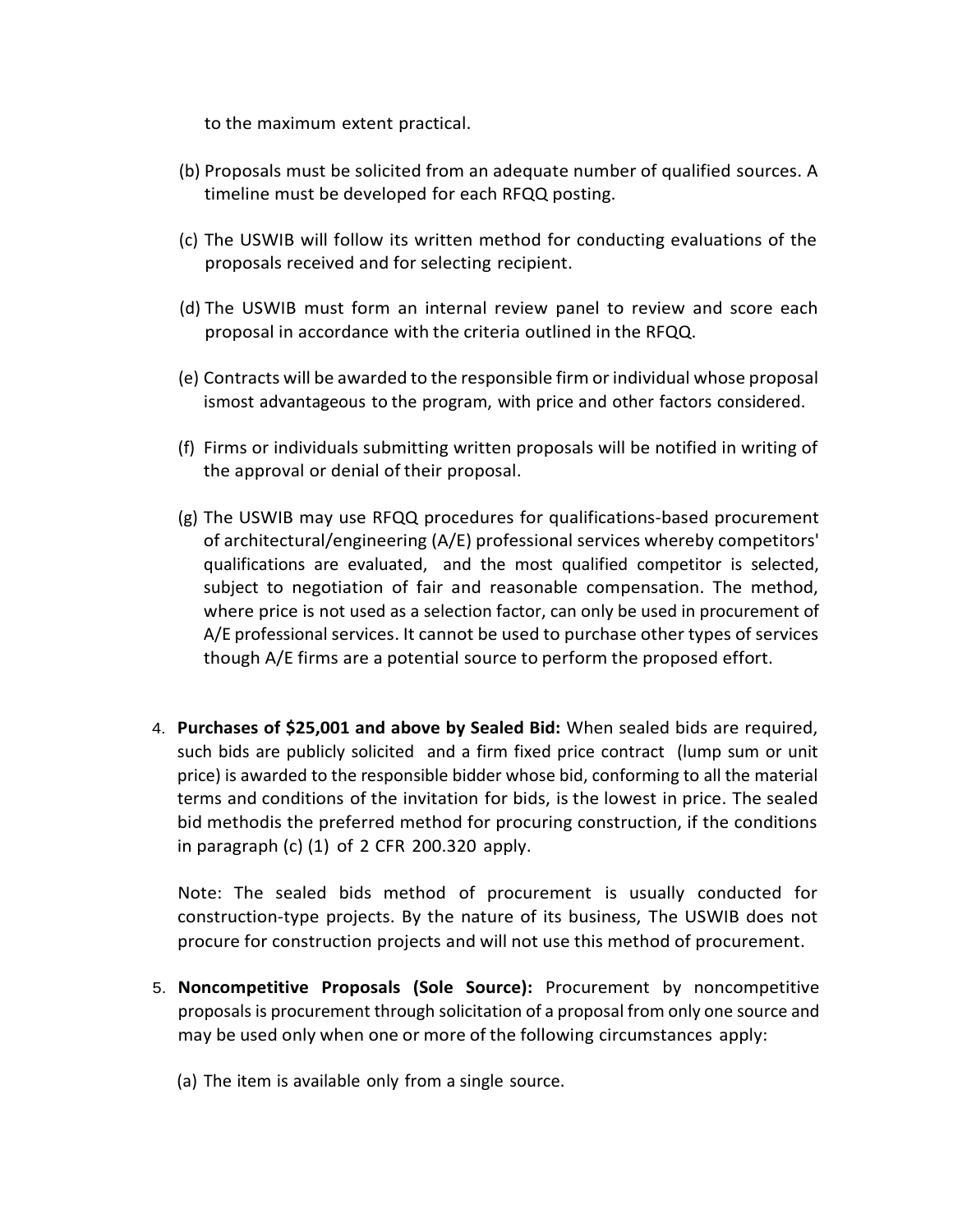- (b) The public exigency or emergency for the requirement will not permit a delay resulting from competitive solicitation.
- (c) The Federal awarding agency or pass-through entity expressly authorizes noncompetitive proposals in response to a written request from the non-Federalentity.
- (d) After solicitation of a number of sources, competition is determined inadequate.

## **G. Contracting with Small and Minority Businesses, Women's Business Enterprises,and Labor Surplus Area Firms** (2 CFR 200.321)

The USWIB will take necessary affirmative steps to assure that minority businesses, women'sbusiness enterprises, and labor surplus are firms used when possible.

## **H. Contract Cost and Price** (2 CFR 200.323)

- 1. The USWIB will perform a cost or price analysis in connection with every procurement action in excess of the Simplified Acquisition Threshold including contract modifications. The method and degree of analysis is dependent on the facts surrounding the particularprocurement situation, but as a starting point, The USWIB will make independent estimates before receiving bids or proposals.
- 2. Where applicable, the USWIB will negotiate profit as a separate element of the price for each contract in which there is no price competition and, in all cases where cost analysis is performed. To establish a fair and reasonable profit, consideration will be given to the complexity of the work to be performed, the risk borne by the contractor, the contractor's investment, the amount of subcontracting, the quality of its record ofpast performance, and industry profit rates in the surrounding geographical area forsimilar work.
- 3. Costs or prices based on estimated costs for contracts under the Federal award areallowable only to the extent that incurred costs or cost estimates included in negotiated prices would be allowable for the USWIB under Subpart E - Cost Principles of the Uniform Administrative Guidance 2 CFR Part 200. The USWIB may reference its own cost principles that comply with the Federal cost principles.
- 4. The cost plus a percentage of cost and percentage of construction cost methods of contracting are not allowable.
- **I. Procurement Review** (2 CFR 200.324)
	- 1. The USWIB will make available, upon request by the Federal awarding agency or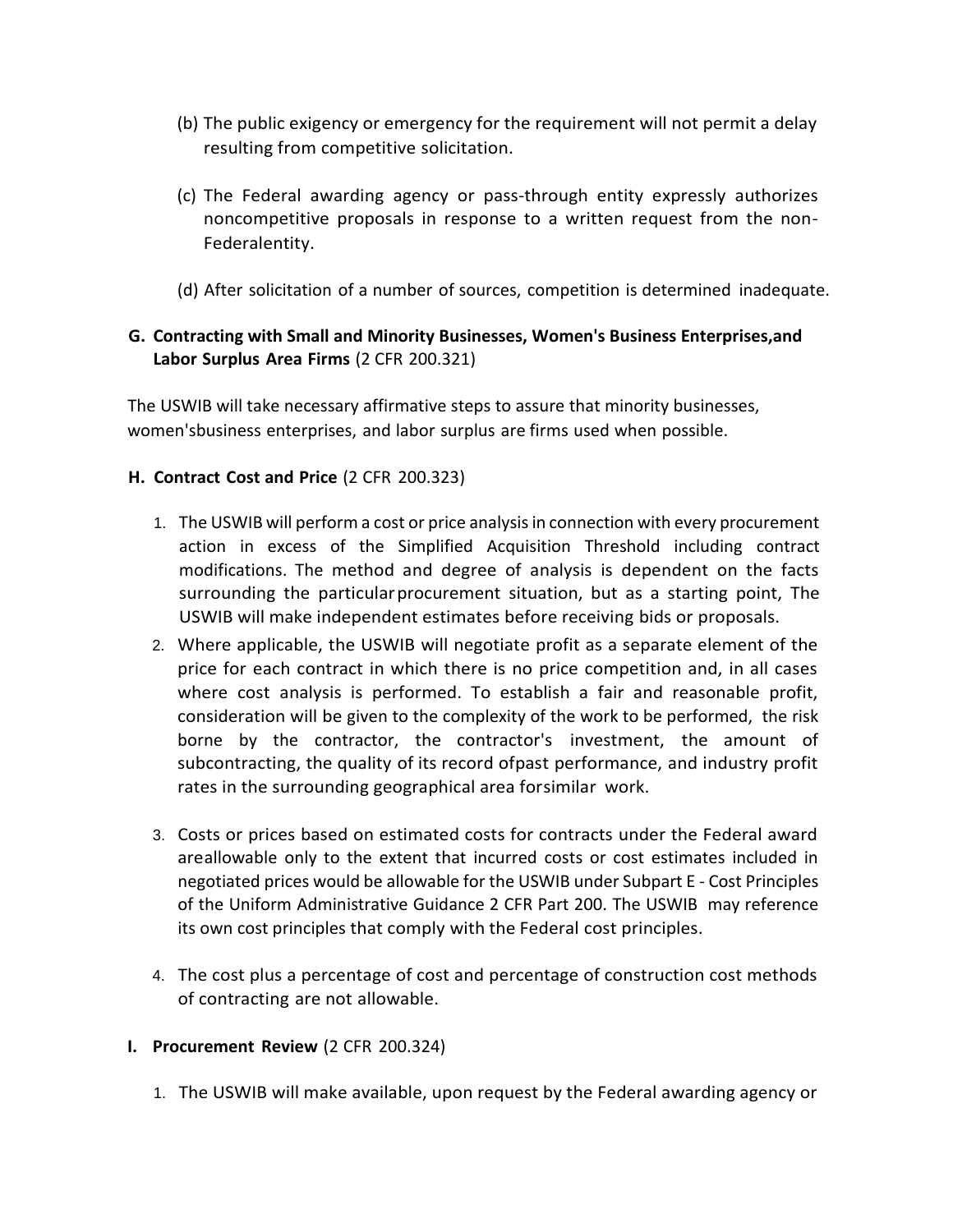pass- through entity, technical specifications on proposed procurements where the Federal awarding agency or pass-through entity believes such review is needed to ensure that the item or service specified is the one being proposed for acquisition.

- 2. The USWIB will make available, upon request for the Federal awarding agency or pass- through entity, pre-procurement review, procurement documents, such as requests for proposals or invitations for bids, or independent cost estimates when the circumstances detailed in 200.324(b) apply.
- 3. The USWIB is exempt from the pre-procurement review if the Federal awarding agency orpass-through entity determines that its procurement systems comply with this part.
	- (a) The USWIB may request that its procurement system be reviewed by the Federal awarding agency or pass-through entity to determine whether its system meets these standards in order for its system to be certified. Generally, these reviews must occur where there is continuous high-dollar funding, and third-party contracts are awarded on a regular basis.
	- (b) The USWIB may self-certify its procurement system. Such self-certification must not limit the Federal awarding agency's right to survey the system. Under a selfcertification procedure, the Federal awarding agency may rely on written assurances from the USWIB that it is complying with these standards. The USWIB must cite specific policies, regulations, or standards as being in compliance with these requirements and have itssystem available for review.
- **J. Bonding Requirements** (2 CFR 200.325)

For construction or facility improvement contracts or subcontracts exceeding the Simplified Acquisition Threshold, the Federal awarding agency or pass-through entity may accept the bonding policy and requirements of the non-federal entity provided that the Federal awarding agency or pass-through entity has made a determination that the Federal interest is adequately protected. If such a determination has not been made, the requirements of 2 CFR 200.325(a) - (c) must be followed.

## **K. Contract Provisions** (2 CFR 200.326)

The USWIB's contracts must contain the applicable provisions described in Appendix II of 2 CFR 200 "Contract Provisions for non-Federal Entity Contracts under Federal Awards".

**L. Sub recipient and Contractor Determinations** (2 CFR 200.330)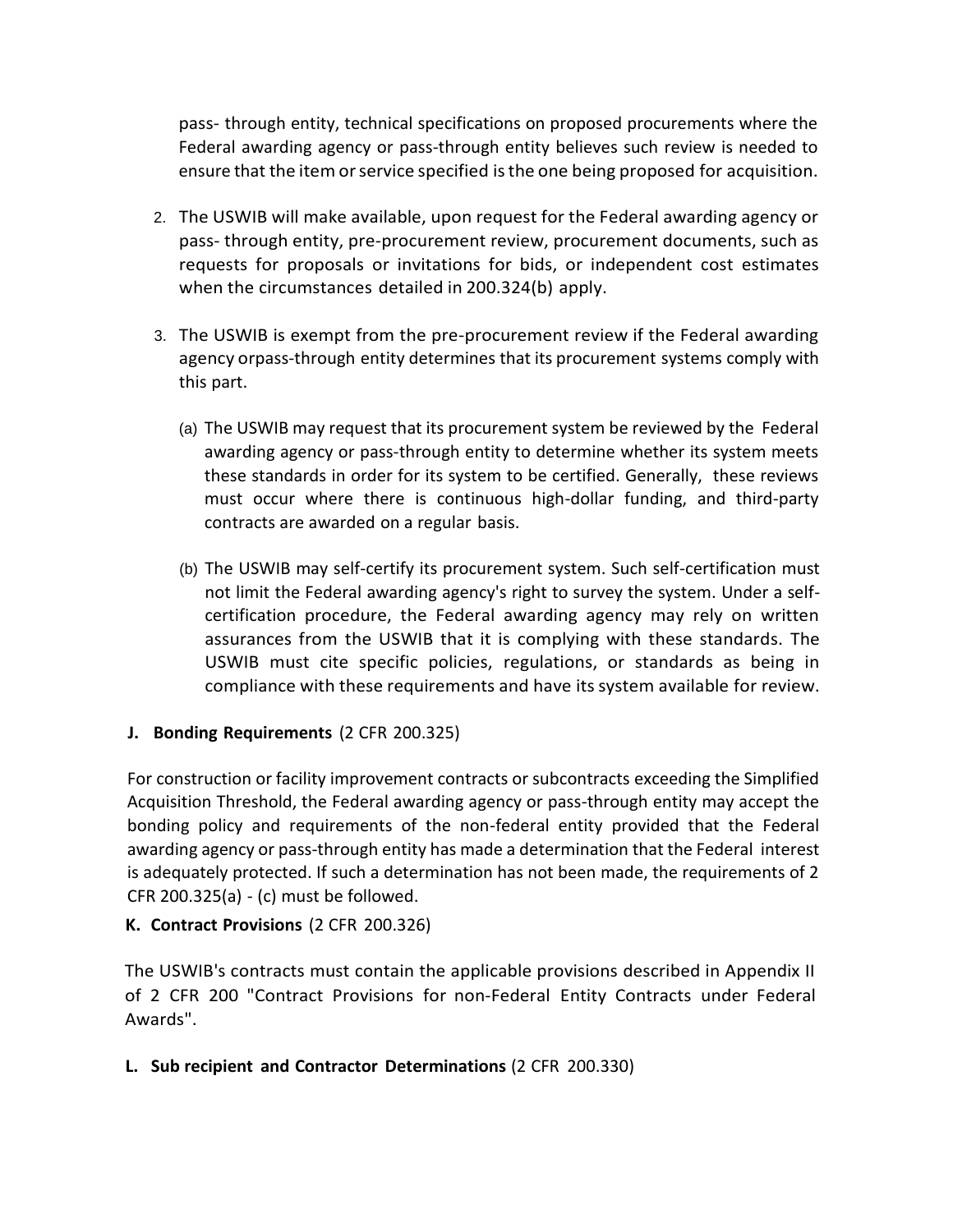The USWIB will make a case-by-case determination whether each agreement it makes for the disbursement of Federal program funds casts the party receiving the funds in the role of a sub recipient or a contractor (see Sub recipient and Contractor in the Definitions section of this policy).

In determining whether an agreement between the USWIB and another non-Federal entity casts the latter as a sub recipient or a contractor, the substance of the relationship is more important than the form of agreement. The USWIB will use judgment in classifying each agreement as a sub award of a procurement contract.

# **Specific Requirements for the Procurement of One-Stop System Operators, Youth Services Provider and Adult or Dislocated Worker Service Providers**

#### **M. Procurement of One-Stop Operators**

- 1. One-stop operators must be designated and certified through a competitive procurement process. The USWIB must be able to document, in writing, that they made their board members and the public aware of the competitive process to be used. That includes providing at least 30-day public notice through media where prospective local, state, and national bidders typically identify such opportunities (e.g., local print newspapers, on-line newspapers, USWIB website, other community websites, etc.). Solicitations must include the selection criteria to be used in the process and must be maintained as part of the documentation.
- 2. The competitive process used by the USWIB to procure one-stop operators must be conducted at least once every four years and at a minimum follow the principles of competitive procurement set forth in Uniform Administrative Guidance at 2 CFR 200.318-326.
- 3. The allowable forms of competitive procurement processes are as follows:
	- Sealed Bids
	- Competitive Proposals
	- Procurement by non-competitive proposals (sole source)
		- I. Sole source can be exercised as per local policies if it complies with federal procurement regulations at 2 CFR 200.320(f) and 20 CFR 678.610 and federal guidance in TEGL 15-16 and one or more of the following circumstances apply:
			- (a) The item or service is only available from a single source
			- (b) Public exigency or emergency for the requirement will not permit a delay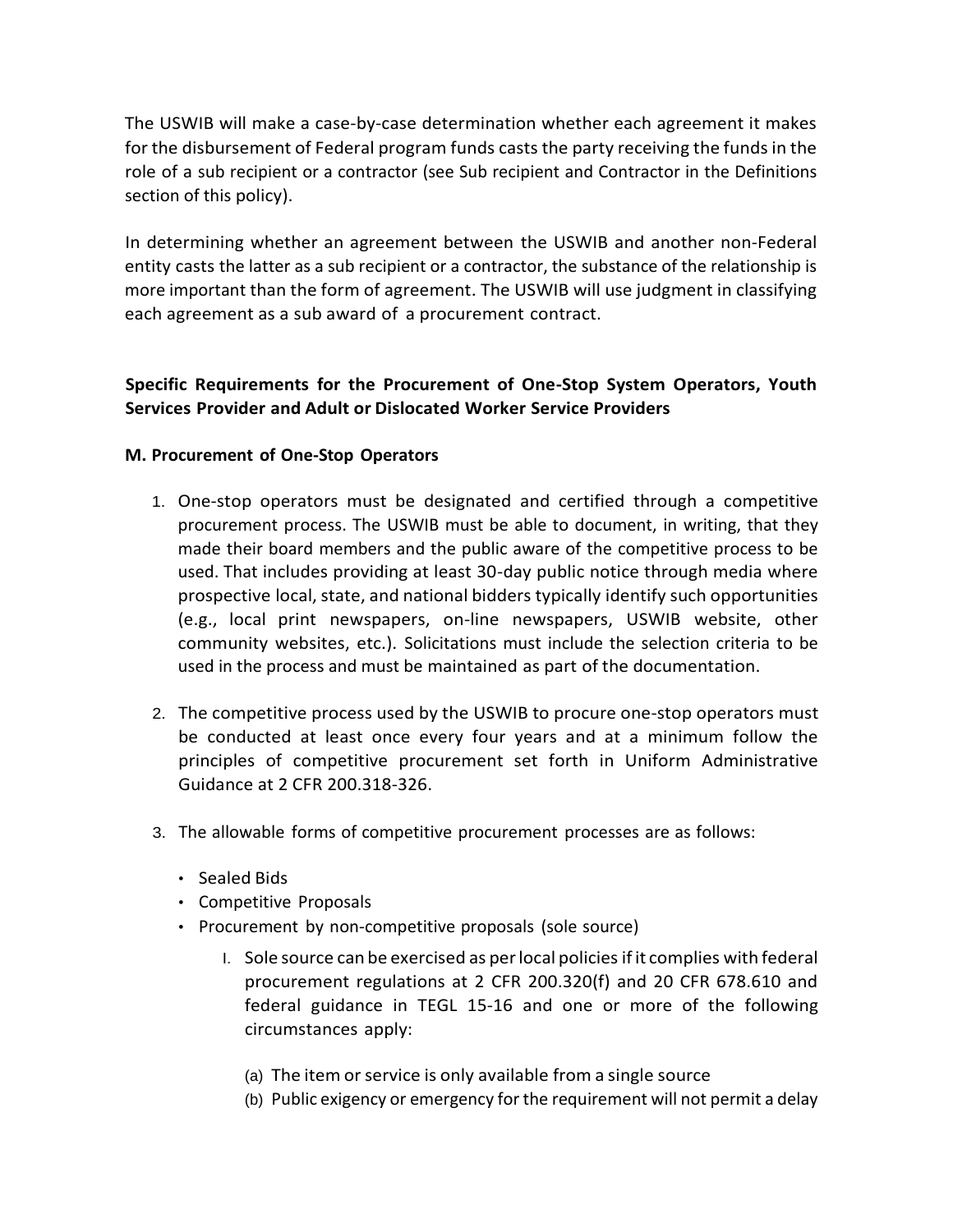resulting from competitive solicitation $1$ 

- (c) The Federal awarding agency or pass-through entity expressly authorizes non-competitive proposals in response to a written request from the non-Federal entity
- (d) After soliciting several sources, competition is determined inadequate,whether for reasons of number or quality of proposals/bidś

<sup>1</sup>Examplesof compelling circumstances that outweigh delays that wouldresult from competitive solicitations include the need to avoid a break inservices if an operator is terminated for cause or is unable to continue providing services through the end of the contract period.

2Inadequate responses are those judged by a panel of impartial reviewers to score below a pre-determined minimum level on scoring criteria published as part of the solicitation.

Note: Section 12 of TEGL 15-16 cites Uniform Guidance at Section 200.318(i) requires maintaining records that sufficiently detail the procurement history, which includes careful documentation of LWDB decisions to sole source one-stop operators. LWDBs must be able to demonstrate that they conducted enough research and outreach to justify using sole source procurement. Evidence of publishing Requests for Interest, Requests for Proposals, and Invitations for Bidding does not, by itself, sufficiently document the justification for sole source procurement. LWDBs must also document that the solicitation was publicized in a manner providing for full and open competition. DOL interprets WIOA sunshine provisions at Sections 101(g) and 107(e) as requiring LWDBs to present documentation and justification of their decisions to use sole source procurement at open LWDB meetings to provide transparency and perhaps attract additional offerors/bidders for the next competition.

- 11. The USWIB may be selected as one-stop operators under a sole source agreement only if they demonstrate adherence to appropriate internal controls and establish conflict of interest policies and procedures that identify appropriate internal controls and are approved by the Governor. The USWIB must complete a "Request for Waiver to Serve as a One-Stop Operator" and submit it to the Governor's Workforce Development Board.
- 4. The USWIB may serve as one-stop operators in the Upper Shore workforce development area if they are determined to be the successful bidder in a solicitationthat conforms to the principles of competitive procurement set forth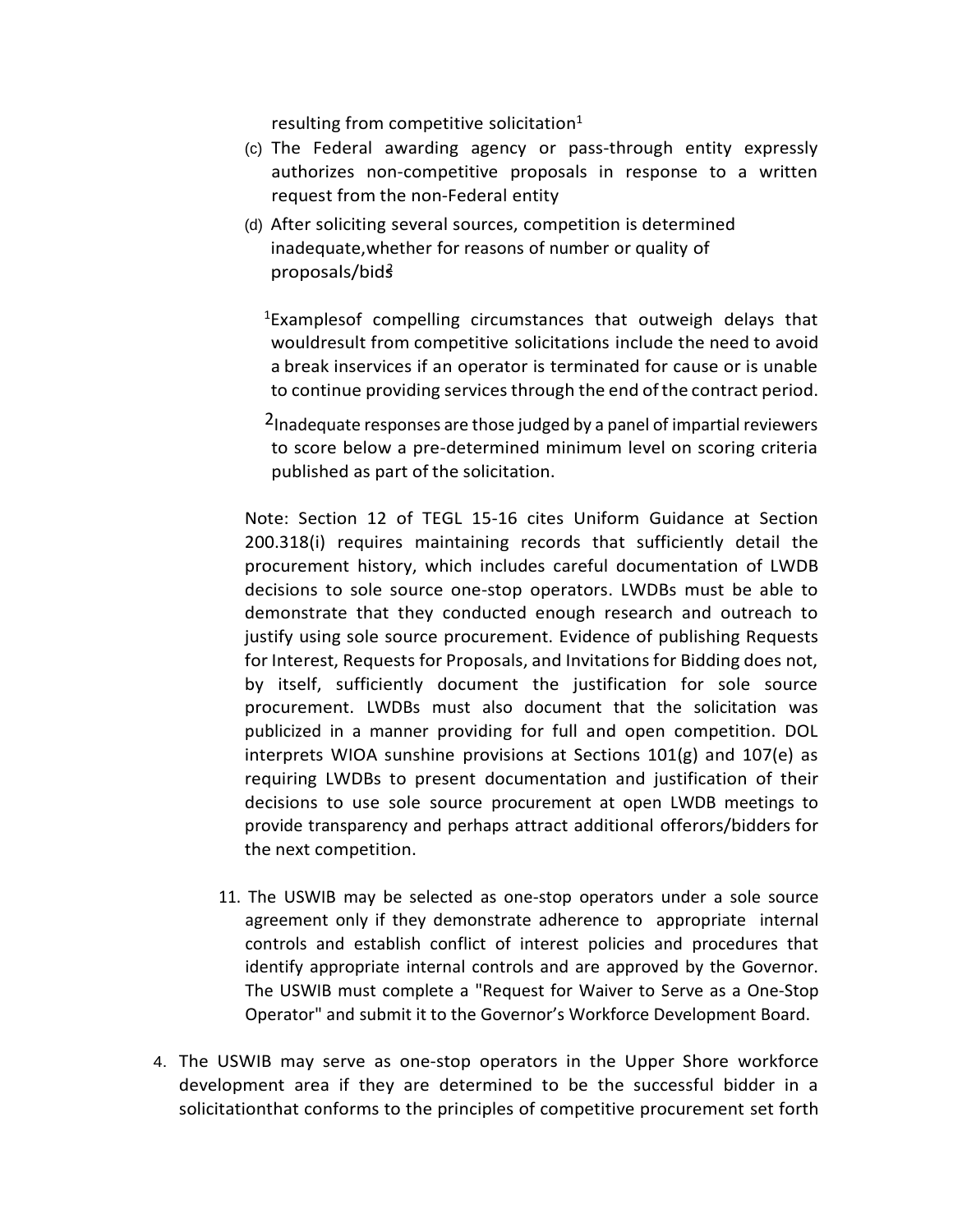in Uniform Administrative Guidance at 2 CFR 200.318-326, and only if approved internal control and conflict of interest policies are followed. Internal controls include the requirement that the solicitation and scoring process be managed by a fair and impartial third party free of conflicts of interest and that USWIB staff and the agency that employs such staff cannot develop the solicitation for proposals, facilitate the scoring process, or score proposals. The Governor's Workforce Development Board and the USWIB may work together to establish a list of pre- qualified bidders for this role.

#### **N. Procurement of Youth Service Providers**

- 1. The USWIB must competitively award grants/contracts for eligible providers of youth workforce investment activities, except in the case of sole source awards/contracts, and only then if there is satisfactory and demonstrable evidence that there are an insufficient number of providers with the expertise required for serving in school or out of school youth. The insufficient number of providers will be detailed in the Local Plan for the Upper Shore. Bid solicitations must include the selection criteria to be used in this process and must be maintained as documentation of the process.
- 2. The USWIB must be able to document, in writing, that they made their board membersand the public aware of the competitive process to be used to identify youth service

providers. This includes providing at least 30-day public notice through media where prospective local, state, and national bidders typically identify such opportunities (e.g., local print newspapers, on-line newspapers, USWIB website, other community websites, etc.).

- 3. The USWIB must establish and use criteria, including the ability of service providers to meet performance accountability measures based on common measures, as well asfull and open competition consistent with 2 CFR parts 200 and 2900 in addition to applicable state and local procurement laws to procure eligible providers of youth workforce investment activities.
- 4. In accordance with USDOL regulations, design framework services (intake, objective assessment, development of individual service strategies, case management, and follow up services) may be exempted from a competitive process if the USWIB determines that it can more appropriately and efficiently perform these activities. However, the USWIB must receive approval of the LWDB and Governor to provide design framework services for youth program participants.
- 5. The USWIB must establish local policies and procedures to assess the ability of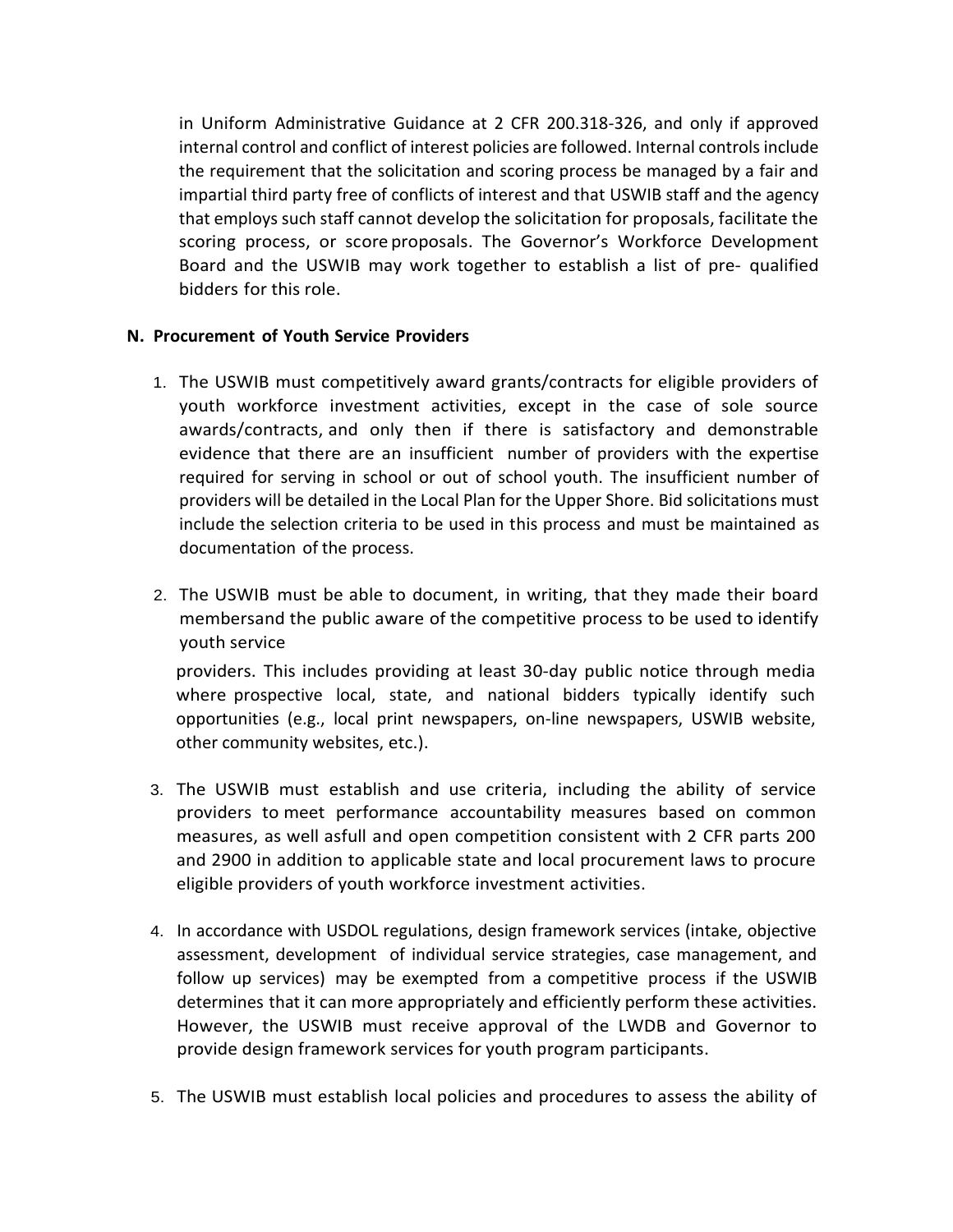youthprogram providers to meet performance accountability measures based on the primary federal indicators of performance for the youth program.

6. The USWIB may serve as youth service providers if they are determined to be the successful bidder in a solicitation that conforms to the principles of competitive procurement set forth in Uniform Administrative Guidance at 2 CFR 200.318-326, and only if approved internal control and conflict of interest policies are followed. Internalcontrols include the requirement that the solicitation and scoring process be managed by an impartial third party free of conflicts of interest and that USWIB staff and the agency that employs such staff cannot develop the solicitation for proposals, facilitate the scoring process, or score proposals.

# **O. Suspension and Debarment** (2 CFR 2900)

Non-federal entities and contractors are subject to the non-procurement debarment and suspension regulations implementing Executive Orders 12549 and 12689, 2 CFR part 180.These regulations restrict awards, sub awards, and contracts with certain parties that are debarred, suspended, or otherwise excluded from or ineligible for participation in federal assistance programs or activities.

## **DEFINITIONS**

**Contract** (2 CFR 200.22): A legal instrument by which a non-Federal entity purchases property or services needed to carry out the project or program under a Federal award. Theterm as used in this part does not include a legal instrument, even if the non-Federal entity considers it a contract, when the substance of the transaction meets the definition of a Federal award or sub award.

**Contractor** (2 CFR 200.23): An entity that receives a contract as defined in "Contract", above.

2 CFR 200.330(b): A contract is for the purpose of obtaining goods and services for the non- - Federal entity's own use and creates a procurement relationship with the contractor (see

200.22 Contract). Characteristics indicative of a procurement relationship between the non--Federal entity and a contractor are when then on-Federal entity receiving the Federal funds:

- 1. Provides the goods and services within normal business operations
- 2. Provides similar goods or services to many different purchasers
- 3. Normally operates in a competitive environment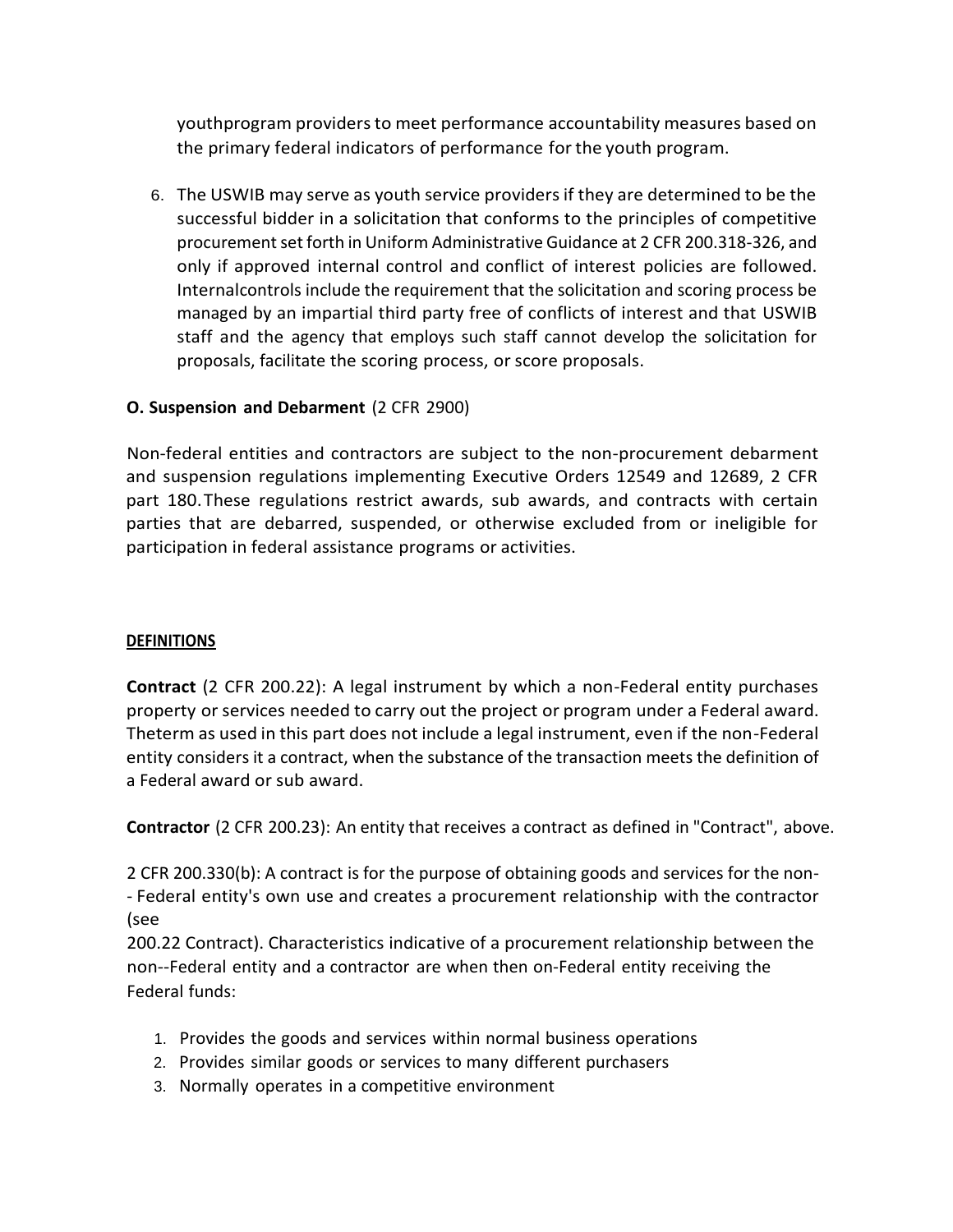- 4. Provides goods or services that are ancillary to the operation of the Federal program
- 5. Is not subject to compliance requirements of the Federal program as a result of theagreement, though similar requirements may apply for other reasons

**Cooperative Agreement** (2 CFR 200.24): A legal instrument of financial assistance between a Federal awarding agency or pass-through entity and a non-Federal entity that, consistentwith 31 U.S.C. 6302-6305:

(a) Is used to enter into a relationship the principal purpose of which is to transfer anything of value from the Federal awarding agency or pass-through entity to the non-Federal entity to carry out a public purpose authorized by a law of the United States and not to acquire property or services for the Federal government of pass-

through entity's direct benefit or use

(b) Is distinguished from a grant in that it provides for substantial involvement between the Federal awarding agency or pass-through entity and the non-Federal entity in carrying out the activity contemplated by the Federal award

**Federal Award** (2 CFR 200.38): Federal award has the meaning, depending on the context, in either paragraph (a) or (b) of this section:

- (a) {1) The Federal financial assistance that a non-Federal entity receives directly from a Federal awarding agency or indirectly from a pass-through entity
- (a)(2) The cost-reimbursement contract under the Federal Acquisition Regulations that a non-Federal entity receives directly from a Federal awarding agency or indirectlyfrom a pass-through entity
	- (b) The instrument setting forth the terms and conditions. The instrument is the grantagreement, cooperative agreement, other agreement for assistance in paragraph

(b) of 200.40 Federal financial assistance, or the cost-reimbursement contract awarded under the Federal Acquisition Regulations

- (c) Federal award does not include other contracts that a Federal agency uses to buy goods or services from a contractor or a contract to operate Federal governmentowned contractor operated facilities (GOCOs)
- (d) See also definitions of Federal financial assistance, grant agreement, and cooperative agreement

**Federal Awarding Agency** (2 CFR 200.37): The Federal agency that provides a Federal Award directly to a non-Federal entity.

**Federal Financial Assistance** (2 CFR 200.40): For grants and cooperative agreements, assistance that non-Federal entities receive or administer in the form of: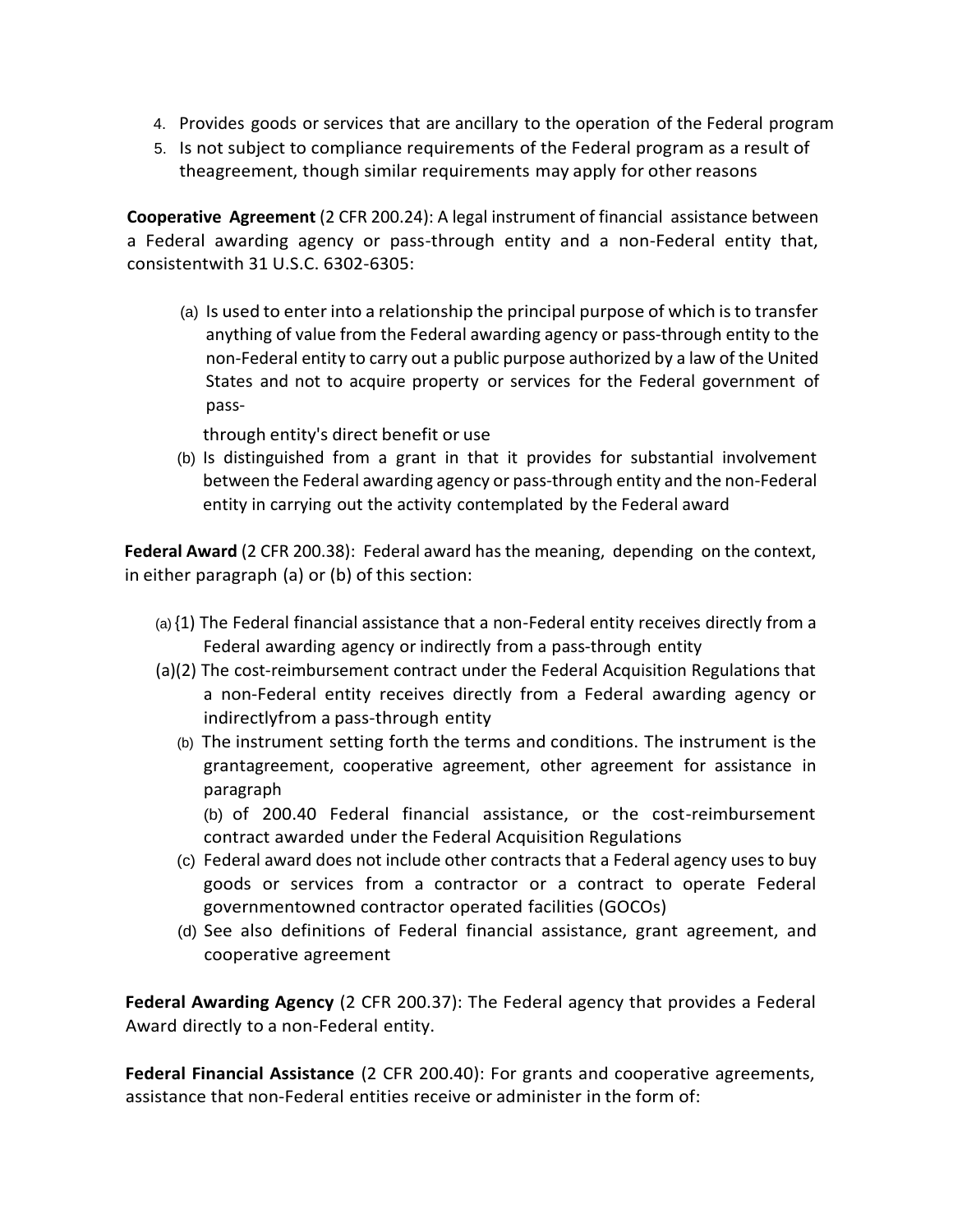- (a) Grants
- (b) Cooperative agreements
- (c) Non-cash contributions or donations of property (including donated surplus property)
- (d) Direct appropriations
- (e) Other financial assistance

**Fixed Amount Awards** (2 CFR 200.45): A type of grant agreement under which the Federal awarding agency or pass-through entity provides a specific level of support without regard to actual costs incurred under the Federal award.

**Grant Agreement** (2 CFR 200.51): A legal instrument of financial assistance between a Federal awarding agency or pass-through entity and a non-Federal entity that, consistent with 31 U.S.C. 6302, 6304:

- (a) Is used to enter into a relationship the principal purpose of which is to transfer anything of value from the Federal awarding agency or pass-through entity to the non-Federal entity to carry out a public purpose authorized by a law of the United States and not to acquire property or services for the Federal awarding agency or pass-through entity's direct benefit or use
- (b) Is distinguished from a cooperative agreement in that it does not provide for substantial involvement between the Federal awarding agency or passthrough entity and the non- Federal entity in carrying out the activity contemplated by theFederal award

**Non-Federal Entity** (2 CFR 2900): A state, local government, Indian tribe, institution of higher education (IHE), for-profit entity, foreign public entity, foreign organization or nonprofit organization that carries out a Federal award as a recipient or sub recipient.

**Pass-through Entity** (2 CFR 200.74): A Non-Federal entity that provides a sub award to a sub recipient to carry out part of a Federal program.

**Simplified Acquisition Threshold** (2 CFR 200.88): The dollar amount below which a non- -Federal entity may purchase property or services using informal purchase methods. Non- Federal entities adopt small purchase procedures in order to expedite the purchase of items costing less than the simplified acquisition threshold. The simplified acquisition threshold isset by the Federal Acquisition Regulation at 48 CFR Subpart 2.1 (Definitions) and in accordance with 41 U.S.C. 1908. As of the publication of this part, the simplified acquisition threshold is \$250,000, but this threshold is periodically adjusted for inflation.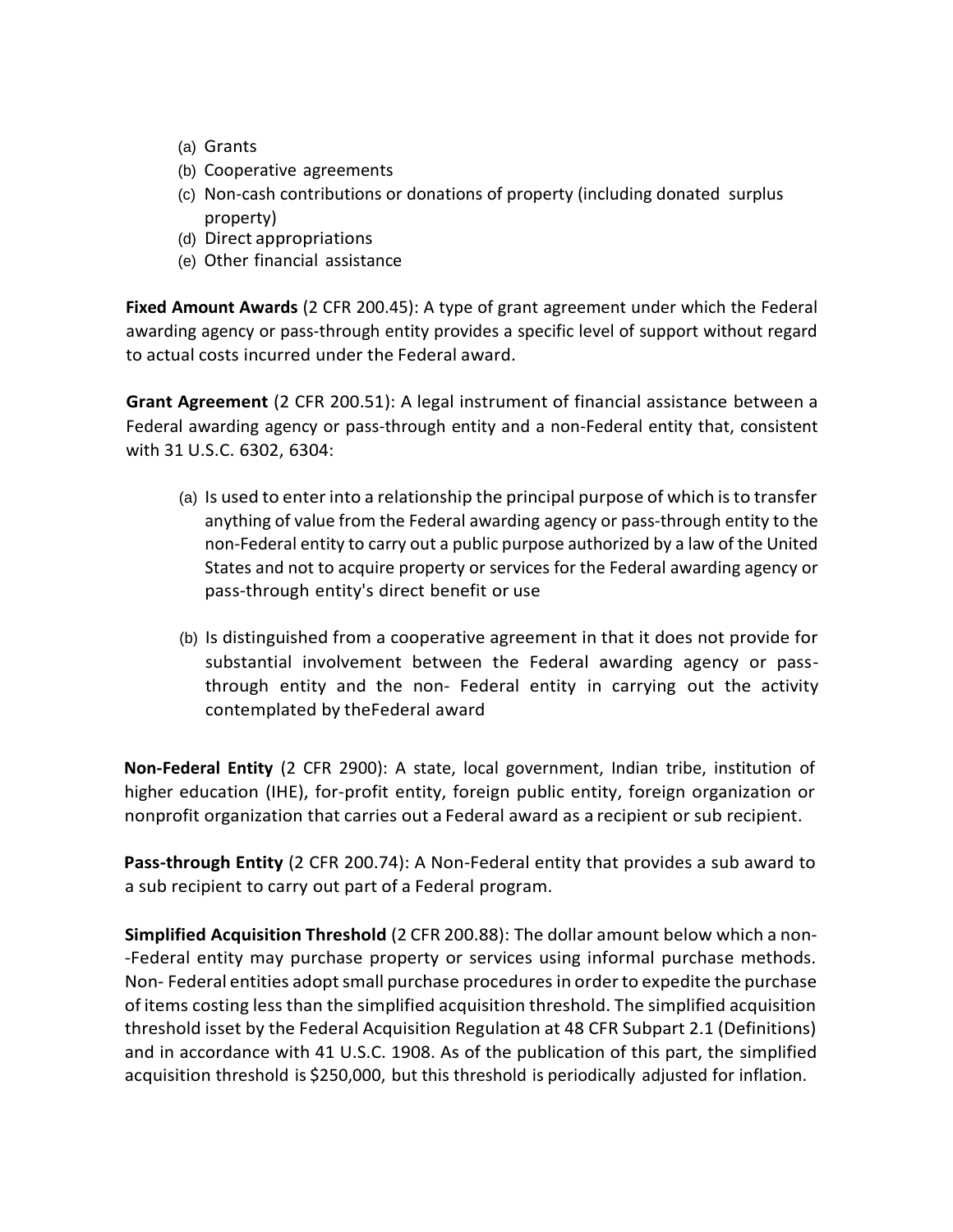**Sub award** (2 CFR 200.92): An award provided by a pass-through entity to a sub recipient for the sub recipient to carry out part of a Federal award received by the pass-through entity. It does not include payments to a contractor or payments to an individual that is a beneficiaryof a Federal program. A sub award may be provided through any form of legal agreement, including an agreement that the pass-through entity considers a contract.

**Sub recipient** (2CFR 200.93): A Non-Federal entity that receives a sub award from a pass-through entity to carry out part of a Federal program; but does not include an individual that is a beneficiary of such program. A sub recipient may also be a recipient of other Federal awards directly from a Federal awarding agency.

2 CFR 200.330(a): A sub award is for the purpose of carrying out a portion of a Federal award and creates a Federal assistance relationship with the sub recipient (see 2 CFR.92 - Sub award). Characteristics which support the classification of the non-Federal entity as a sub recipient include when the non-Federal entity:

- 1. Determines who is eligible to receive what Federal assistance
- 2. Has its performance measured in relation to whether objectives of a Federal programare met
- 3. Has responsibility for programmatic decision making
- 4. Is responsible for adherence to applicable Federal program requirements specifiedin the Federal award
- 5. In accordance with its agreement, uses the Federal funds to carry out program for a public purpose specified in authorizing statute, as opposed to providing goods or services for the benefit of the pass-through entity

## **REFERENCES**

- Public Law 113-128, Workforce Innovation and Opportunity Act of 2014, Sections 107(d)(10), 107(g)(1), 121(d)(1-2), 123, 134(c)(2)(C)
- 0MB Uniform Guidance 2 CFR Part 200 Uniform Administrative Requirements, Cost Principles, and Audit Requirement for Federal Awards, Office of Management and Budget (0MB)

o Parts 200.318-200.326Final Guidance: Uniform Administrative Requirements, Cost Principles, and Audit Requirements for Federal Awards, Office of Management and Budget (0MB); Federal Register Vol. 79, No. 244

- o 2 CFR part 2900, Department of Labor
- Training and Employment Guidance Letter (TEGL) 15-16
- Training and Employment Guidance Letter (TEGL) 23-14, Section 8